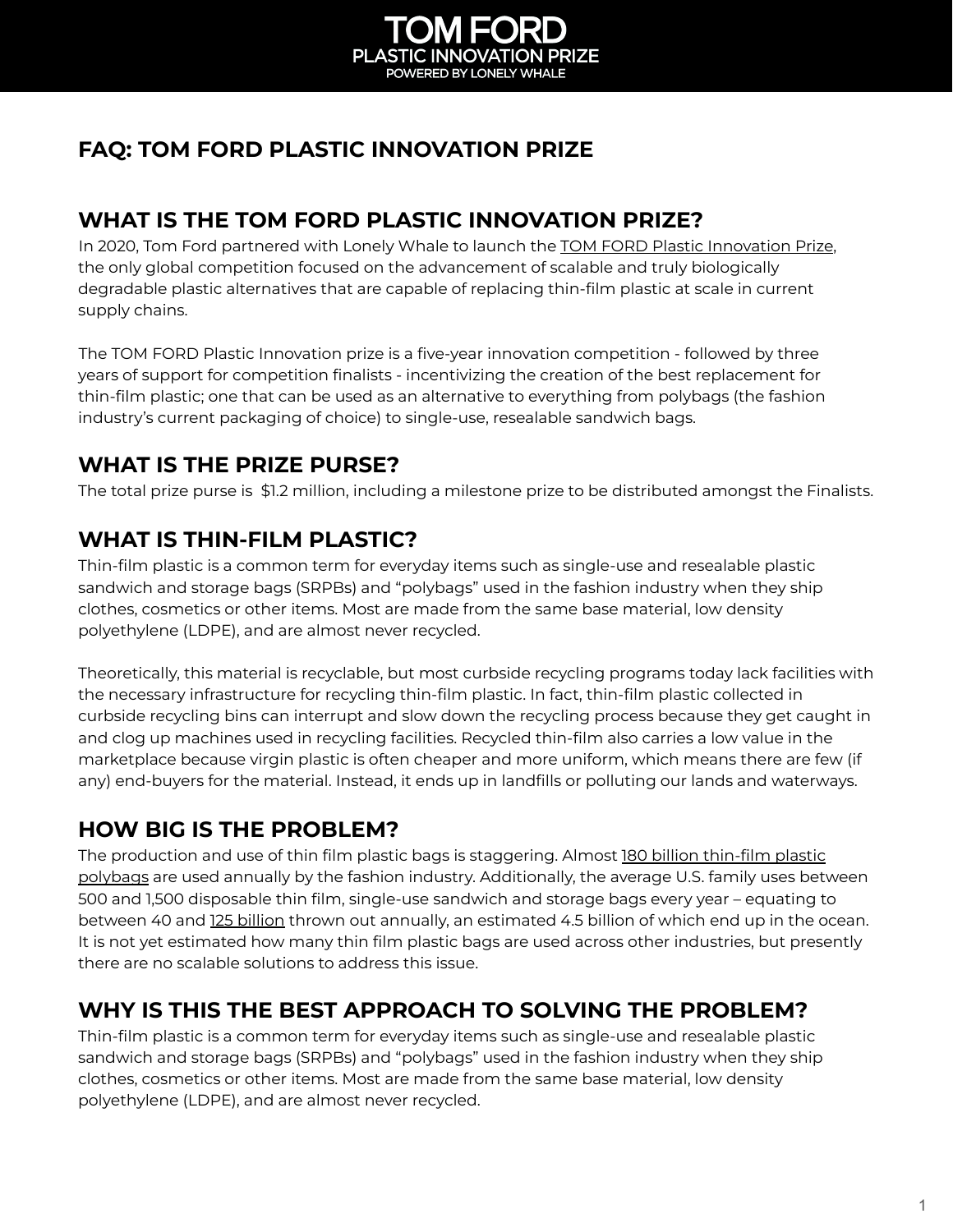# **FAQ: TOM FORD PLASTIC INNOVATION PRIZE**

Theoretically, this material is recyclable, but most curbside recycling programs today lack facilities with the necessary infrastructure for recycling thin-film plastic. In fact, thin-film plastic collected in curbside recycling bins can interrupt and slow down the recycling process because they get caught in and clog up machines used in recycling facilities. Recycled thin-film also carries a low value in the marketplace because virgin plastic is often cheaper and more uniform, which means there are few (if any) end-buyers for the material. Instead, it ends up in landfills or polluting our lands and waterways.

#### **WHO ARE THE JUDGES?**

Composed of industry leaders, influencers and scientists who will champion market adoption of the thin-film alternatives sourced through the Prize, [judges for the TOM FORD Plastic Innovation Prize](https://plasticprize.org/#our-judges) serve as a high-level review body tasked with selecting competitors best positioned for growth.

Judges for the Prize are capable of bringing world-changing influence and spotlighting solutions in a way that traditional approaches can rarely attain. Judges include Tom Ford, Don Cheadle, Audrey Choi, Joe Kudla, Livia Firth, Stella McCartney, Ellen Jackowski, James Andrews, John John Florence, Steven Kolb, Dr. Andrew Forrest, Susan Rockefeller, Trudie Styler, Danni Washington, Saskia van Gendt, Tom Szaky, Liz Rodgers, and Melati Wijsen.

# **WHO ARE THE SCIENTIFIC & TECHNICAL ADVISORY BOARD MEMBERS?**

The [Prize Scientific & Technical Advisory Board](https://plasticprize.org/#our-judges) is tasked with ensuring winning solutions meet clear environmental standards at both production and end-of-life and are positioned for market adoption by meeting performance and scalability criteria.

The Board Members bring a deep level of knowledge and diverse expertise and will apply rigorous scientific and technical analysis to the finalist innovations. Scientific & Technical Advisory Board Members include Tom Bebien, Oliver Campbell, Dr. Marcus Eriksen, Andy Johnson, Dr. Fabien Laurier, Dr. Erin Meyer, Ellie Moss, Dr. Ramani Narayan, Jamie Rowles, J. R. Siegel and Bob Teasley.

## **WHY NOW?**

Plastic films represent only 19% of all plastic produced, yet make up 5 million metric tons of ocean leakage, or a full 46% of all ocean plastic leakage. With the volume of new plastic entering the ocean every year expected to nearly [triple to 29 million metric tons by 2040](https://www.pewtrusts.org/en/research-and-analysis/articles/2020/07/23/breaking-the-plastic-wave-top-findings), plastic will only continue to endanger countless species and ecosystems already affected by increased warming, acidification and other stressors.

Presently, there are very few commercially scalable and biologically degradable alternatives to thin-film plastic. The TOM FORD Plastic Innovation Prize will accelerate the right solutions so the ocean does not continue to pay the price of these products.